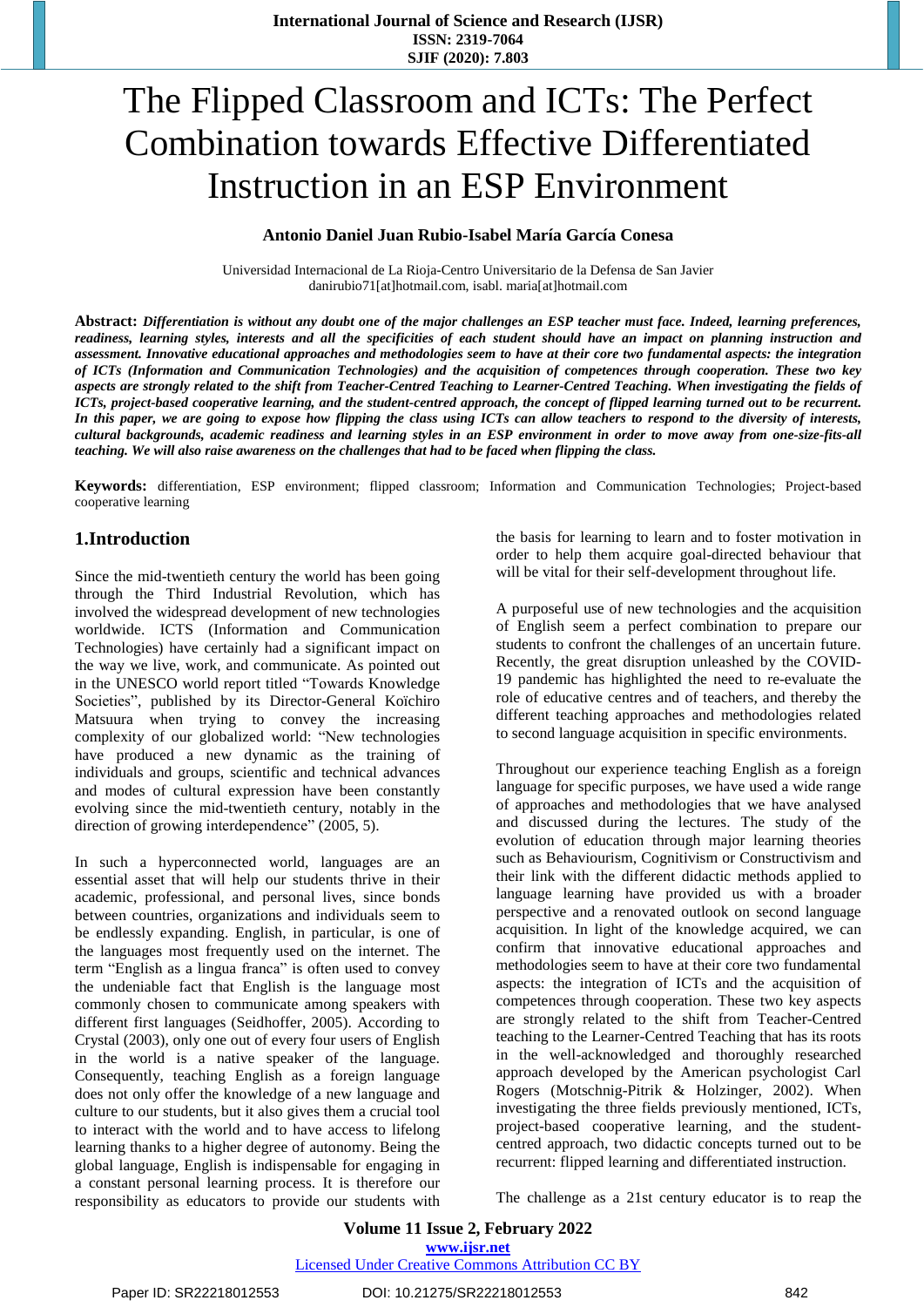benefits of what ICTs combined with flipped learning could bring to each of the students in terms of motivation, involvement, flexibility, and, more importantly, individualization. In our opinion, excellence in education is reached when an educator manages to tailor instruction in order to meet every single student's individual needs. We will then try to explore how flipping the class using ICTs can allow teachers to respond to the diversity of interests, cultural backgrounds, academic readiness and learning styles in order to move away from a one-size-fitsall teaching.

# **2.Literature Review**

## **2.1 The flipped classroom**

The most inspiring and innovative approach we have become acquainted with is undoubtedly the flipped classroom approach. This innovative approach played a central role as we wanted to put it into practice in order to become aware of its advantages and drawbacks. Within the general framework of the flipped classroom approach, we also used the task-based approach since the students had to complete a task at the end of the course. Moreover, during the learning process, some of the activities would be carried out in collaborative groups.

Many scholars have mentioned the ineffectiveness of teacher-centred lessons and lectures in higher education. In traditional learning environments, the sit-and-listen format is the main method used although it has proven to be one of the less effective methods for retaining information and learning. The "learning Pyramid", sometimes referred to as the "cone of learning" suggests that most students only remember about 10% of what they hear from teachers and lecturers.



**Chart 1:** The Learning Pyramid adapted from the NTL Institute of Applied Behavioural Science

Source: Retrieved April 16, 2021, from https: [//www.e](http://www.educationcorner.com/the-learning-pyramid.html)d[ucationcorner.com/the-learning-pyramid.html](http://www.educationcorner.com/the-learning-pyramid.html)

With the flipped classroom, it is possible for the students to be more active during the lessons as they have already done the passive part at home learning the basic contentknowledge. The "events that have traditionally taken place inside the classroom now take place outside the classroom and vice versa" (Lage *et al.,* 2000, 31). In fact, the time

spent in class is devoted to activities that involve higherorder thinking skills such as discussing concepts, investigating questions, solving problems, and creating pieces of work on subjects the students have been previously acquainted with, thanks to technological media.

The flipped classroom gives more time to build up knowledge through interacting with other students by doing activities and not just listening to a lecture. Thus, **Bloom's taxonomy** is at the core of the principles that underpin the way a flipped classroom is organized. In 1956, Bloom created a classification of learning outcomes and objectives that represent the process of learning, from lower to higher-order thinking skills. The original sequence of cognitive skills was knowledge, comprehension, application, analysis, synthesis, and evaluation. This hierarchical framework was revised in 2001 by Anderson and Krathwohl yielding the revised Bloom's Taxonomy where the stages are represented with verbs and the highest level is not represented by the concept of "synthesis" anymore but by the verb "creating". Bloom's revised taxonomy has been used for a wide range of purposes from framing digital tasks and evaluating apps to defining objectives, writing questions and assessments. In education, it has proven useful as a "starting point for many applications: school activities, lesson planning, rubric making, or curriculum mapping, among others" (Lage, 2000, 57).



**Chart 2:** Bloom's Revised Taxonomy in the flipped classroom Source: Retrieved April 20, 2021 from <https://journal.uad.ac.id/indexphp/EduLearn>

As shown in chart 2, more than an approach or a method, the **flipped classroom** is a way to organize lessons in which the higher-order thinking skills (which are creating, evaluating, analysing, and applying) are put into practice during the class, whereas the lower-order thinking skills are done at home or wherever and whenever suits the student better.

#### **2.2 ICTs as a medium for teaching ESP**

The impact of technology is unquestionable and widespread in all aspects of life. From university students who can search the online archives of any institution in the world to companies who can offer their services to clients across continents via live conferences, all activities on our planet are currently shaped by technology and education cannot be an exception if it wants to meet the

**Volume 11 Issue 2, February 2022 www.ijsr.net** Licensed Under Creative Commons Attribution CC BY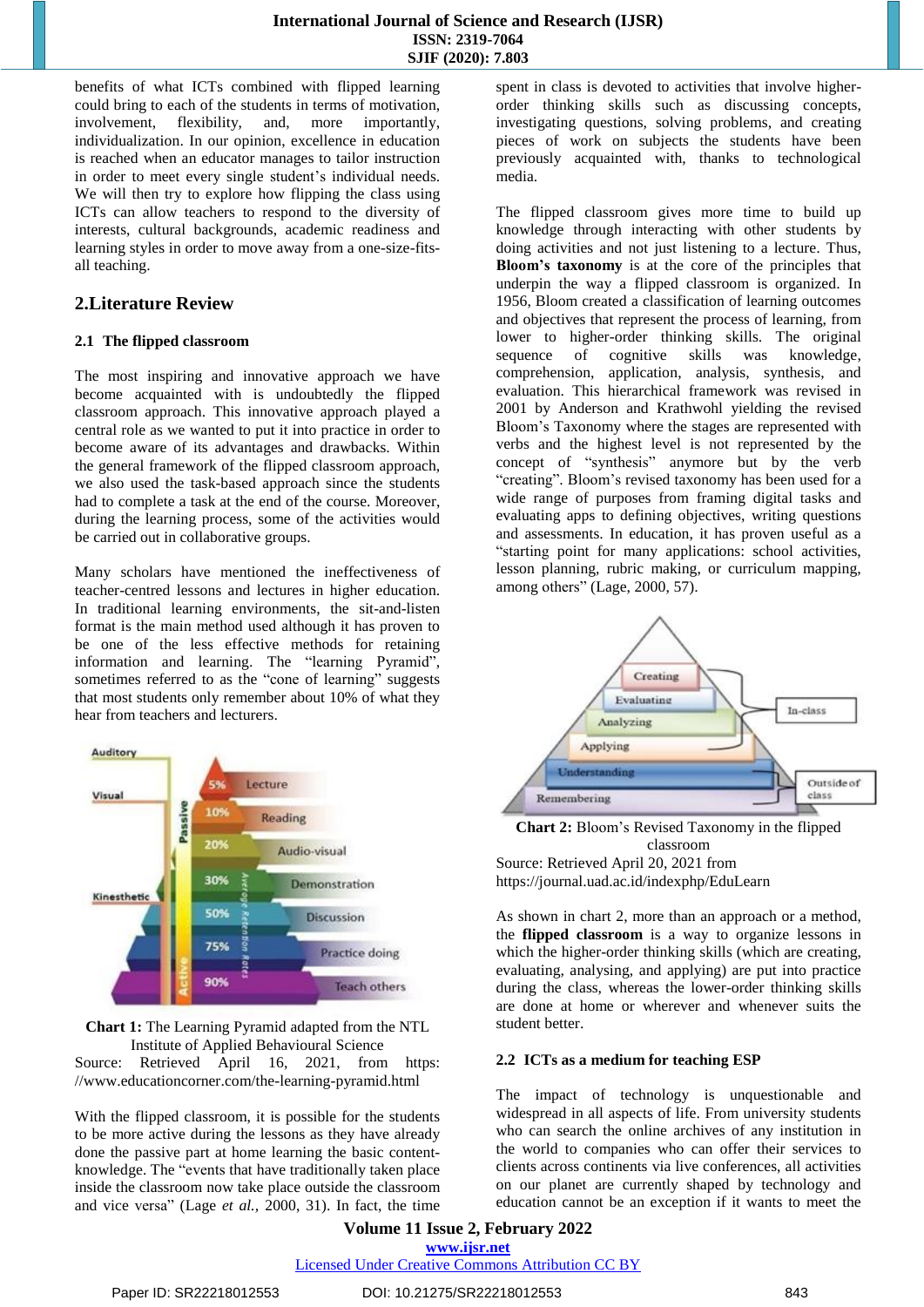needs of the future citizens of such a connected world. Technology has the potential to transform education by allowing students to learn how to learn, to actively seek information and make discerning judgments. It can be an essential path to cultivate a passion for learning and to inspire innovation in young learners who become aware of its boundless possibilities.

During our experience at a tertiary level, the teachers we worked with use Google Classroom to share files and collect assignments. It was quite easy to use this web service to share links to videos and apps with students. Students were even allowed to use the Google Classroom mobile app to have access to files. We could clearly experience how the introduction of mobile phones piques students' interest in the subject. Some students who seemed to be hesitant towards English felt more at ease during the activities carried out with electronic devices. Research on the motivational effect of ICT clearly shows that "students who use ICTs improve their grades and are more motivated. The conclusion was drawn that ICTbased syllabuses highly improve motivation and learning achievement" (Huertas & Pantoja, 2016, 225).

ICTs tools not only motivate students, but they are also the perfect partner to flip the classroom and eventually to try to tailor instruction to meet students' individual needs. Indeed, by presenting a topic through a WebQuest each student can watch the videos provided as many times as they need. Furthermore, reading and watching videos can be done in different places. Some students do it while travelling making the most of daily bus trips for instance. The materials and resources are all the more useful and motivating when they help in minimizing learning difficulties by allowing each student to learn at their own pace.

#### **2.3 Differentiated instruction**

Differentiation is without any doubt one of the major challenges a teacher must face. Responding to variance among learners can be very demanding and likewise frustrating, if the targeted goals, are not reached in terms of creating the best learning experience for all the students. As pointed out by Tomlinson et al*.:* "Recent emphasis on heterogeneity makes the challenge of serving academically diverse learners in regular classrooms seem an inevitable part of a teacher's role. " (2003, 119).

When trying to give a brief definition of the concept of differentiated instruction, in her introductory video for Morehouse School of Medicine Quality Enhancement Plan, Tomlinson (2016), affirms that: "Differentiation is responsive teaching rather than one-size-fits-all teaching". In her opinion, the key starting point is all about stopping looking at the class as a group and starting to look at them as individuals to become aware that they come to us with different language backgrounds, different degrees of security, with different past experiences at school, with different peer relationships and a thousand more differences that need to be dealt with. Responding to those differences is not something that can be improvised. To use Tomlinson's words, in the same video, "it is crucial to acknowledge them and then start working with them as a part of my teaching plan" (Tomlinson, 2016). Indeed, learning preferences, readiness, learning styles, interests and all the specificities of each student should have an impact on planning instruction and assessment. To clarify the steps to be taken, differentiated instruction can be broken down into different elements that need to be varied:

- **Content**: it needs to be presented at different levels to meet all the students' needs, especially those at the ends of the learning spectrum. The teacher should consider different learning styles and present information in a variety of ways so that more students can comprehend the content. Therefore, differentiating content can include: using a wide variety of materials thanks to ICT tools; presenting concepts or ideas through auditory and visual means.
- **Environment:** It is remarkably effective to change things physically by allowing flexible seating. This aspect is crucial for promoting collaborative learning. The teachers should gradually devolve responsibility within the learning process and try to move students towards independence. This shift implies a change of mindset that will help students set up the goals to be achieved and develop their risk-taking skills and their independent thinking. Some aspects the teacher can modify in order to favour differentiation: making sure there are places in the classroom that allow students to concentrate and to work quietly; ensuring that students can work collaboratively by rearranging the tables; promoting peer support; providing materials that reflect the cultures and home settings of all the students.
- **Process:** The teacher should try to let go of the need to control the pathways the students take to achieve their goals. There are multiple effective ways to get to the same results. The pace at which students acquire competences can also be extremely diverse. Some modifications that can be considered: varying the length of the tasks to provide additional support for struggling learners; providing extended materials to encourage keen learners to pursue their learning process in greater depth.
- **Product:** The product or the outcome should also be adapted to the students' interests, readiness, or profiles. These adjustments could be made by: modifying the rubrics to match and extend the students' different levels; encouraging students to create original products that contain proof of the competences to be developed; presenting open ended tasks; proposing meaningful and purposeful tasks.

## **3.Methodology: Innovative Resources**

## **3.1 A WebQuest**

The main innovative resource is a **WebQuest** created with the web-page creation tool **Google Sites.** Originally, WebQuests originated in San Diego State University in the Learning Design and Technology Program, and they were inquiry-oriented lessons used to have students work collaboratively to complete a task. The websites were created to have students give answers to a problem by

**Volume 11 Issue 2, February 2022 www.ijsr.net** Licensed Under Creative Commons Attribution CC BY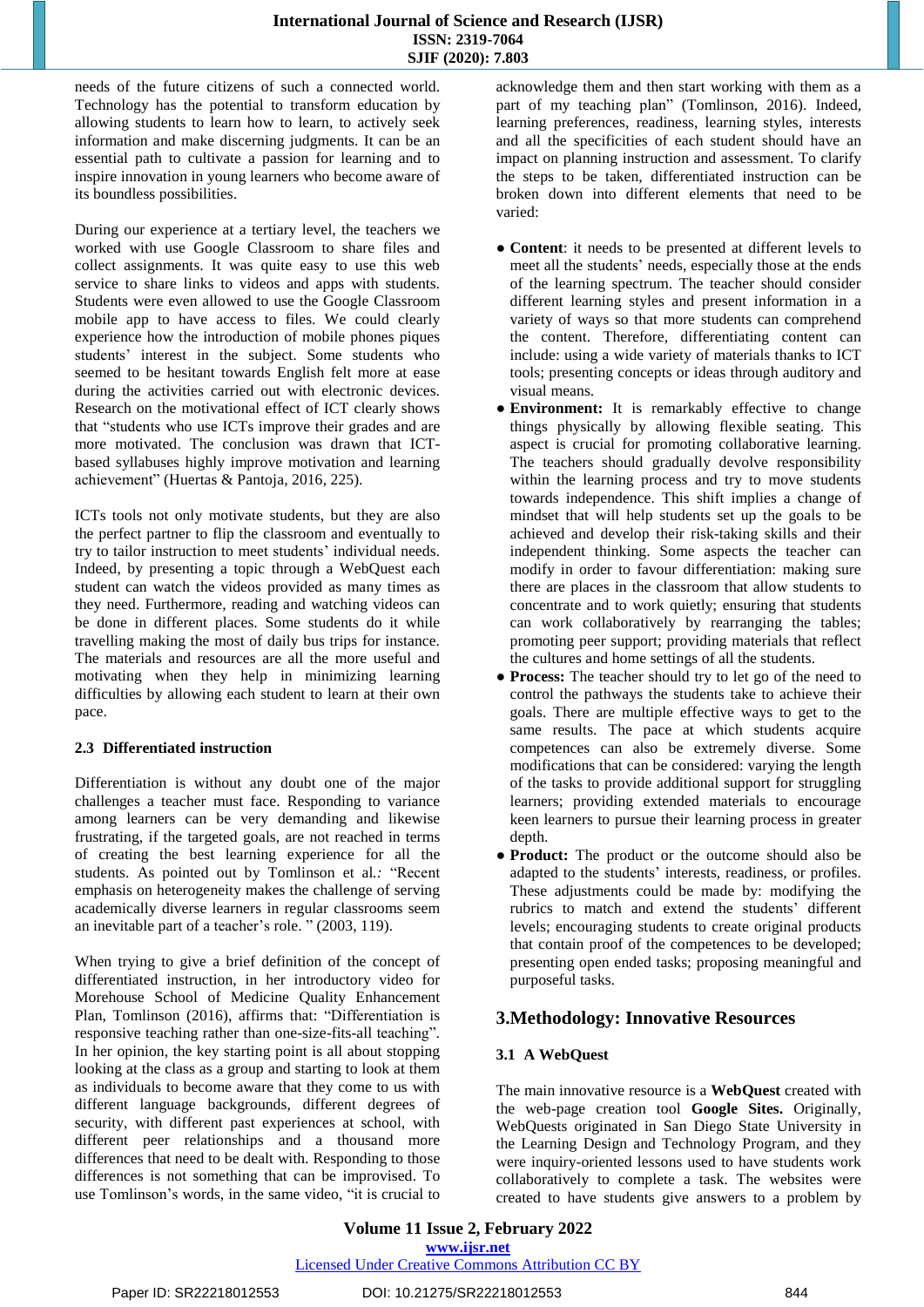#### navigating them.

In this project, the WebQuest is used to complement course book materials and to provide information and input supplied by the Internet. Through the website**,**  students are introduced to the context by reading articles and watching videos about International Women's Day. Moreover, on the same website they are given the grammar content that they need to write their task and the essential information to prepare to write a narrative as well as some links to online dictionaries and online bilingual apps and web services.

As a matter of fact, the WebQuest designed for this project is more a website as a means of flipping the classroom. Indeed, once the low-order thinking skills, which are *remembering and understanding,* are done outside the class students start doing their writing in class and therefore using the thinking skill at the top of the revised version of Bloom's taxonomy: *creating.*  Furthermore, completing their task in class gives the students who struggle with written expression a chance to receive help from the teacher and their peers. Consequently, not only is the task tiered and adapted to different levels and to different learning styles as the website contains videos and texts of multiple difficulty levels, but it also enables the teacher to provide more effective support by interacting with the students individually.

The webpage builder **Google Sites** coupled with the flipped classroom approach represents a fruitful and powerful way of achieving differentiated instruction in an ESP environment. The Website entitled Let us change the world! includes five pages:

- **Introduction:** some facts about International Women's Day (IWD). The introduction stage is used to give background information on IWD and introduce key vocabulary and concepts which learners will need to understand in order to complete the tasks involved.
- **Inspiring women**: Some women's biographies are provided to set up a context to create a powerful piece of writing on a woman who made a difference in history.
- **Useful grammar**. This part which is normally called "the process part" introduces lexical areas or grammatical points which are essential to the task. In this project, it introduces the past continuous and the simple past through two videos.
- **Online dictionaries and helpful websites**. In this page, links to online dictionaries and online bilingual apps and web services are shown in order to help students to gradually acquire a higher degree of autonomy.
- **● Task description:** how to write a narrative? The whole WebQuest is wrapped around this task which consists of writing a narrative. In this part, students will find hints on the content, structure and punctuation that should be used to write a narrative. The piece of writing will be related to any kind of event linked to a woman who has made a difference in the fight for human rights or gender equality.



**Image 1:** WebQuest home page Source: [https://sites. google.com/view/iwdchangeworldefl/home?authuser=1](https://sites.google.com/view/iwdchangeworldefl/home?authuser=1)

### **3.2 A Kahoot quiz**

Gamification is a fairly new concept that is more and more used to increase students' motivation. It involves including game elements in the classroom and has been shown that gamification increases motivation exponentially. As Ribeiro et al. (2018, 249) state: "It has become increasingly challenging to engage students in the classroom, gain their attention and involve them in some activities". Introducing a quiz like **Kahoot** can be highly beneficial to get the students involved in assessment activities that carried out in a more traditional way can be stressful and boring for students.

Kahoot, which is a quiz that can be accessed via a web browser or the Kahoot app, is a game-based learning platform which allows teachers to create, share and play learning games or trivia quizzes. Kahoot fosters social learning as all players connect using a generated game pin that is shown on the common screen, which is usually the

**Volume 11 Issue 2, February 2022 www.ijsr.net** Licensed Under Creative Commons Attribution CC BY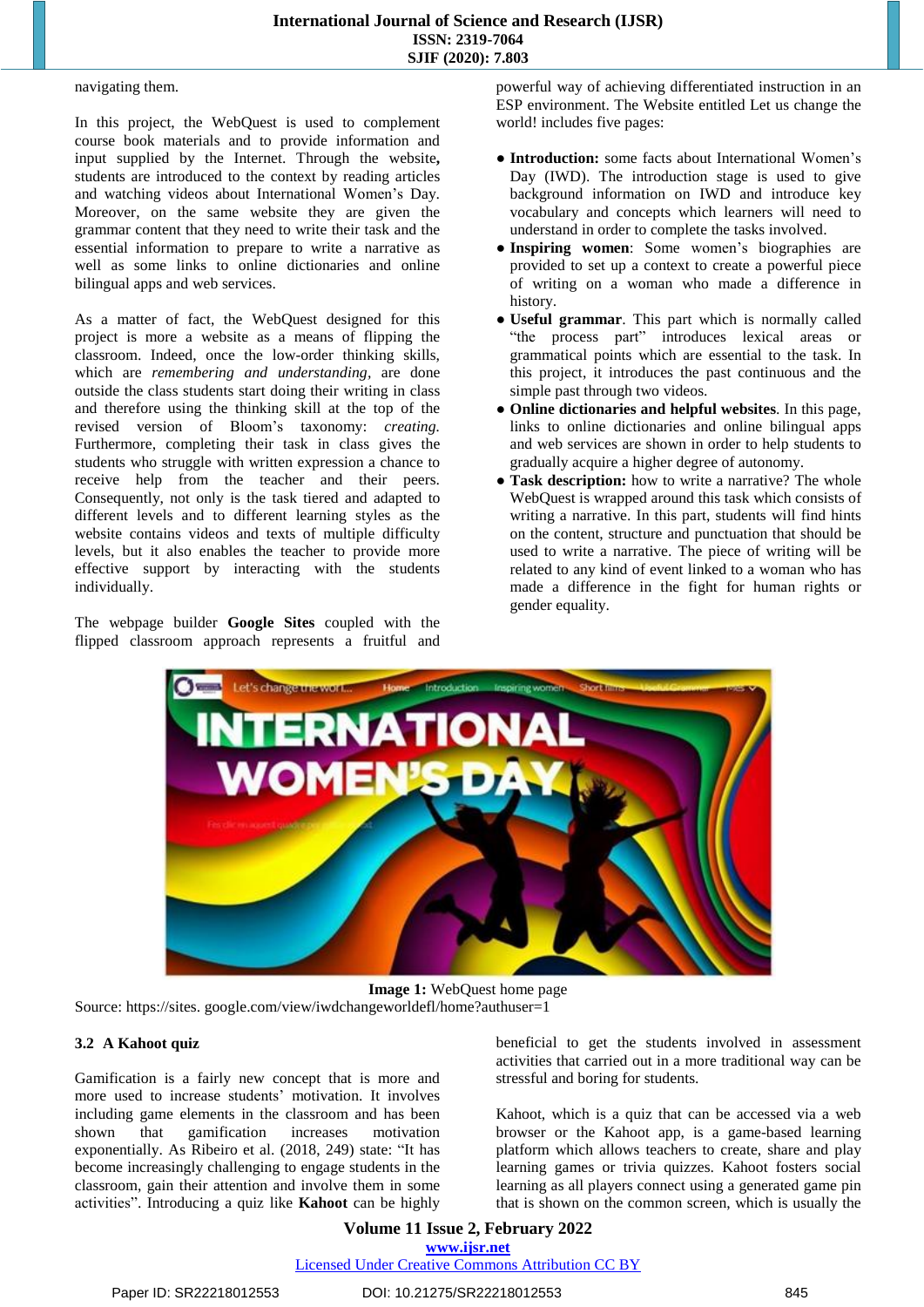whiteboard in a classroom. The students have to answer questions created by the teacher using a computer, a tablet or a mobile phone. The points each student or group of students get are calculated on up to how many questions are answered correctly and how long it takes the students to answer. Points show up on the board. The players can also get a streak, which means they are given more points if they answer questions correctly in sequence.

Kahoot has a basic version which is a multiple-choice quiz but it can be upgraded. Three extra types of quizzes are offered: the puzzle which consists of arranging letters or syllables to form a word or to make a sentence, the true or false version and the type-answer version. Combining the different versions increases focus and concentration and gets the players to work on different skills. The puzzle version as well as the type-answer version is a highly efficient way to work on spelling and grammar structures, whereas the true or false version of the quiz develops reading comprehension skills. Kahoot can be used for formative or summative assessments or it can also be a motivating starting point to start a unit. In addition, it can help the teacher find out about the students' previous knowledge on a subject or area.

In the designed activities, this trivia quiz is used to review some specific characteristics of a narrative such as its content and structure as well as the tenses used in it. Its title is "writing". It is, therefore, part of a formative assessment, as while playing it, students evaluate what they have understood about the grammar and the text typology of the written task they are to complete. It also allows the teacher to appraise the learning process and makes it possible to detect difficulties and to adjust the activities and provide further explanations. It is important to stop and analyse the results after each question to ensure all the students understand why their answers are not correct. Trying to understand the reason behind their mistakes enables students to become aware of their learning process.

# **4.Results of the learning-teaching process**

Over the past decades, traditional teaching environments where the teachers deliver their lessons in a sit-and-listen format have given way to more innovative environments in which approaches such as the Flipped Classroom and Task-Based methodologies put students at the centre of the learning-teaching process. Therefore, the learningteaching process is nurtured by constant feedback from students to teachers. The several approaches and methodologies, on which the lesson plan has been based, aim at improving the learning-teaching process:

❖**The Flipped Classroom:** In the activities described previously the teacher is not delivering a lesson.

On the contrary, the teacher is constantly helping the

students and monitoring the students' learning process. It is therefore possible for the teacher to adjust practices and to differentiate instruction, by adapting explanations and providing help on a one-to-one basis.

❖**Metacognitive strategies:** Metacognition is the ability to critically analyse one's own learning process.

When implementing metacognition strategies in the classroom, the tasks can be divided into three stages that can be clearly seen in the lesson plan: planning, monitoring, and reviewing. Indeed, at the beginning of the lesson, the teacher sets clear goals. Students are given the objectives and the assessment rubrics for them to be aware of what they are expected to achieve. They can then plan (step one) their piece of writing according to the items described in the rubric and the objectives presented by the teacher. During the task, students are asked to monitor (step two) their learning process by using online dictionaries and reflecting from previous mistakes made when completing the exercises set up in the WebQuest. Once the piece of writing is finalized, reviewing is a key stage (step three). Indeed, using effective revision strategies helps students improve their learning process and their independent learning. The students will also be asked to analyse their learning process via a selfassessment rubric that will help them reflect on their learning process in order to adjust some steps for future writing tasks. From the emotional point of view, metacognitive strategies can also be helpful for the students to change their self-talk and boost their motivation by developing their resilience. As Van Kraayenoord (2010, 295) affirms "we need to ensure that metacognitive and comprehension-related strategy instruction is embedded within specific curricula or discipline areas".

In addition to the feedback obtained from the students' learning processes, the same kind of steps can be applied to the teacher's performance. The European Centre for Modern Languages of the Council of Europe (ECML) website contains an action-oriented approach that provides teachers with tools to ensure quality in language teaching: the **CEFR Qualimatrix.** One of the main tools is the matrix itself which consists of a self-assessment questionnaire organized around the classic quality assurance circle of planning, implementation, evaluation, and action. The results of the questionnaire give the teachers the possibility of making a diagnosis on their planning and their teaching performance. Self-assessment for teachers is also an extraordinary way of becoming aware of one's own weaknesses and strengths. Thanks to this tool, teachers can adjust many aspects of their teaching practices concerning the assessment criteria used as well as their students' motivation. Two examples of results that were generated after answering are shown.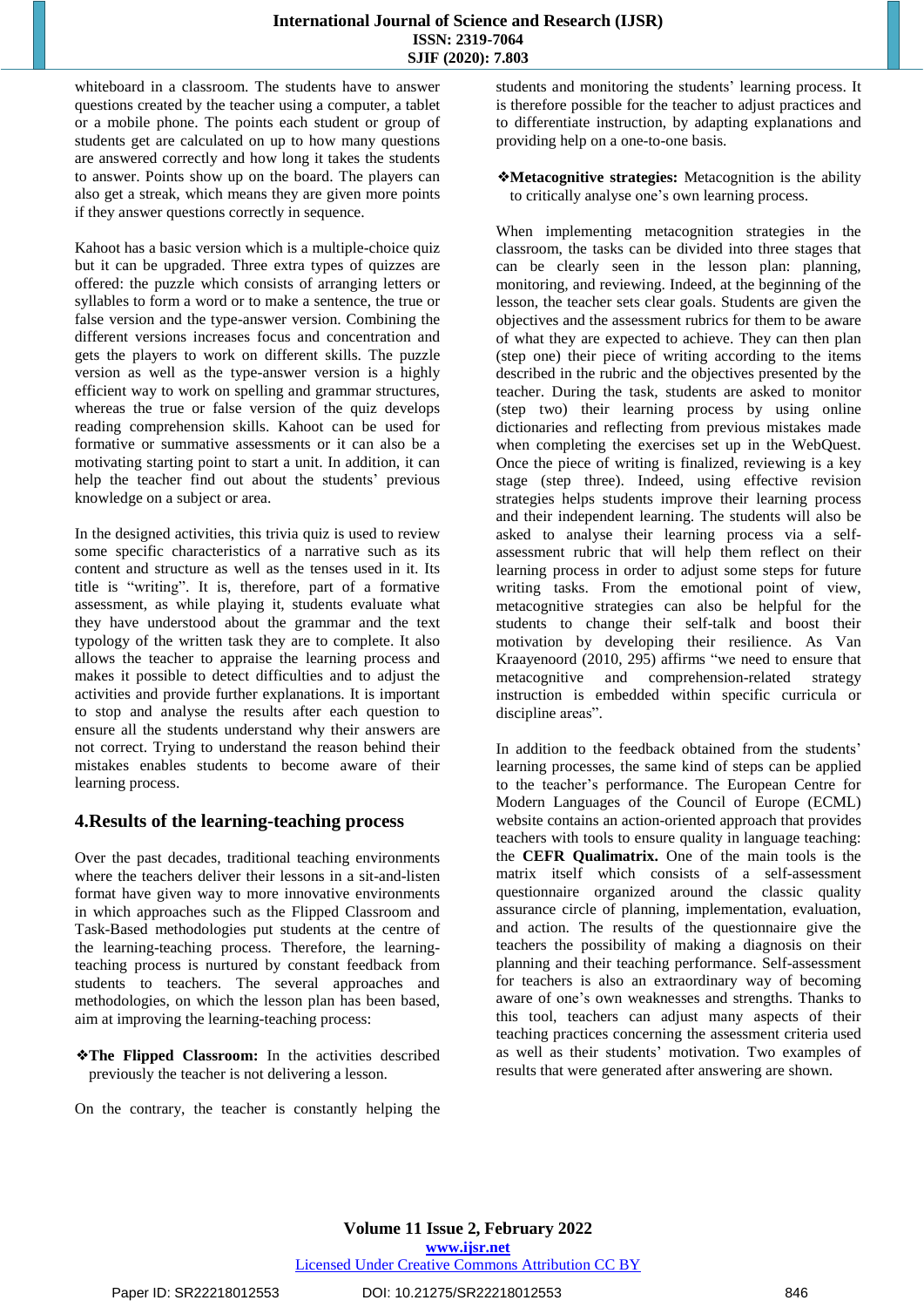#### **International Journal of Science and Research (IJSR) ISSN: 2319-7064**

**SJIF (2020): 7.803**



**Chart 3:** Analysis of the results of the CEFR Qualimatrix questionnaire Source: Retrieved June 20, 2021 from [https://tools.ecml.at/matrix/index.php?id\\_lng=1&step1=yes](https://tools.ecml.at/matrix/index.php?id_lng=1&step1=yes)

# **5.Discussion of results: Evaluation of the resources**

## **5.1 Assessment guidelines**

At a first stage, some guidelines are given on every dimension. The guidelines belonging to the written dimension are as follows:

- Students should be able to gradually apply the strategies needed to write a text, in different formats, following adequacy, coherence and consistency standards, using digital tools (corrector, online dictionaries,. . .) when needed. Four steps should be followed: planning, producing written or multimedia texts, reviewing, or amending and rewriting after the revision.
- Students should also be able to write short texts containing: personal information, basic feelings, and opinions.
- Familiar topics and experiences including past and future events in a simple descriptive language.

When practicing writing skills, a reflection over grammar and spelling rules must be carried out. Likewise, students should be able to present written and multimedia texts in different formats in a gradually more thorough and autonomous way. In addition, students should be capable of building their personal learning environment (PLE) using Web tools to create their digital and personal space as well as portfolios to monitor and assess their learning process. These guidelines are narrowed down into 3 learning assessment criteria that specify students should be able to:

- \* Write formal and informal texts based on appropriate planning and on a subsequent revision taking the receiver and the context into account and ensuring adequacy, coherence, and consistency standards.
- \* Write creative texts based on one's experiences or on simulated situations.
- \* Progressively use digital tools in a more autonomous way to write texts and search for information, process it and enrich it creatively. Send and receive digital messages to establish internal and external relationships

#### **5.2 Assessment used for the designed tasks**

The two didactic concepts that are at the core of the designed activities are flipped learning provided by ICT tools and differentiated instruction. Consequently, the types of evaluation used are to follow some of the principles that underpin these two methodologies.

#### **5.2.1 Teacher assessment**

Three types of assessment take place: initial, ongoing, and final. The initial assessment is carried out in groups after the task is presented and is shared with the class in a discussion about vocabulary related to International Women's Day. The ongoing assessment is done by the teacher while students plan and write their piece of writing through direct and systematic observation thanks to the flipped classroom approach. A formative assessment is specifically used to check and adjust the teacher's explanation. Indeed, the teacher assesses the students´ understanding of the elements that shape a narrative and the use of tenses by playing a Kahoot with all the students. This app can provide the teacher with useful data to adjust the teaching process in order to help some of the students with specific difficult points. While playing the Kahoot quiz, it is crucial that the teacher stops after every question and clarifies some of the grammar points that might be challenging. Finally, a first step of the summative evaluation is the task itself as it is through writing that the assessment guidelines specified beforehand are met. As far as the digital competence is concerned, it is evaluated when the first summative evaluation is carried out as the students send their piece of writing via email or by uploading it to Google Classroom.

#### **5.2.2. Peer assessment**

Peer assessment is an assessment which allows students to assess each other's performance (Chan, 2010). It involves students taking responsibility for assessing the work of their peers while providing feedback to them. It also transfers some ownership of the assessment process to them, which can be a great opportunity for students to understand assessment criteria and to act as evaluators. The students should attempt to provide constructive and

**Volume 11 Issue 2, February 2022 www.ijsr.net**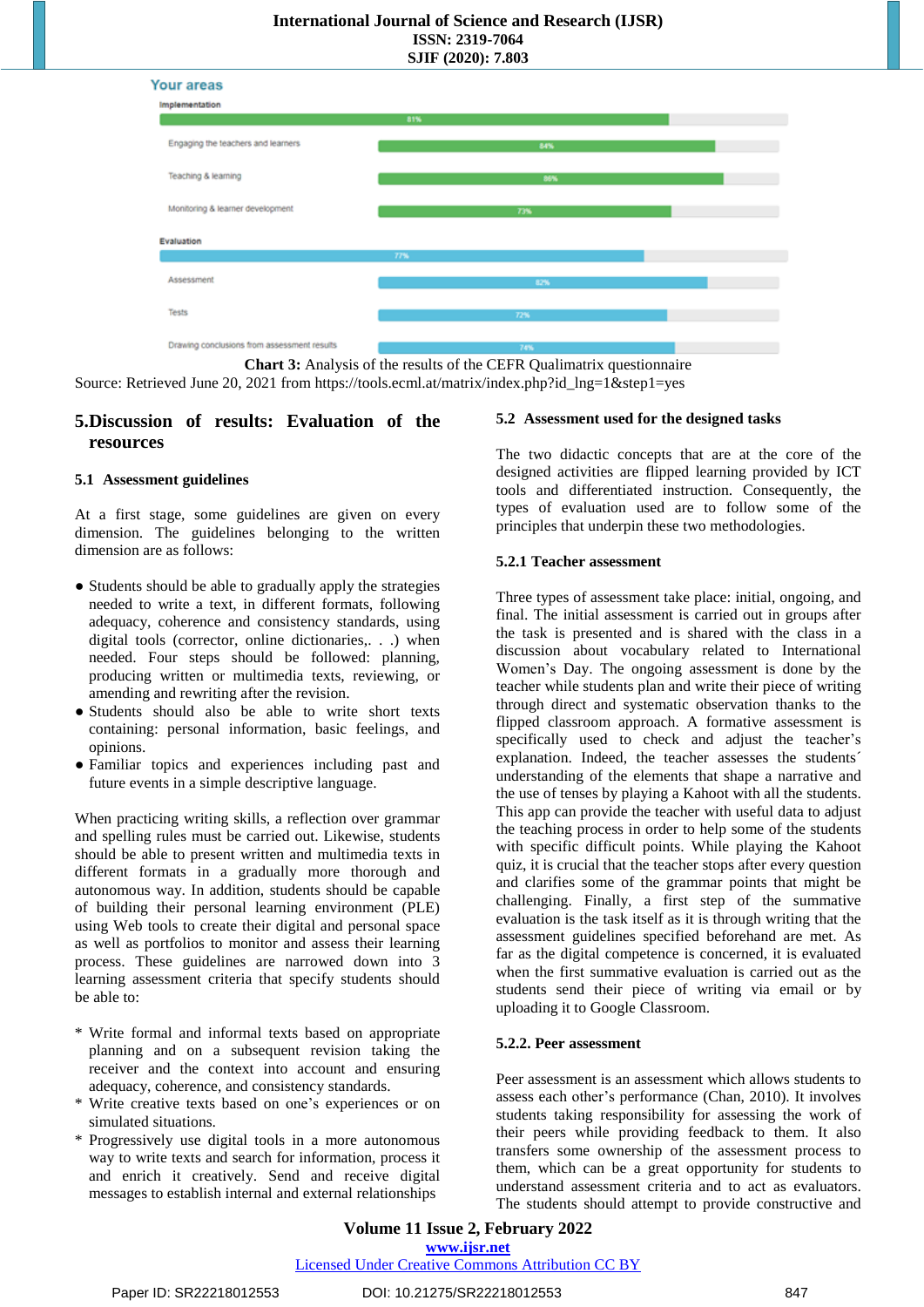encouraging feedback that would create a positive atmosphere in the groups. Peer assessment plays a major role in aiding students to develop judgement skills and self-awareness as it gives them a deeper insight into their own learning process.

The lesson plan includes some collaborative activities which are assessed from the teamwork point of view. In fact, students are to fill a rubric grid evaluating their peers' attitude and behaviour during the activities accomplished in groups. This kind of assessment is extremely valuable in helping students to learn from each other especially when behaviour is concerned. While receiving feedback from their peers, students can analyse and try to solve relation problems with their classmates. Furthermore, peer assessment develops students' judgmental skills and ability to critically reflect on their own behaviour. Once the assessment grids were filled, a discussion about the evaluation results took place among the members of each group.

The discussions led students to give explanations to justify the grades given to their classmates. It was very interesting to observe how different the feedback given and the perceptions on their own attitudes were. We encouraged students to commit to improving their behaviour for future activities implemented in teams. Students had to specify what particular behaviour they would strive to change and acknowledge their teammates. To allow peer assessment to contribute to the emotional growth of each student the teams should be stable and last over two or three tasks.

#### **5.3.3. Self-assessment**

Self-assessment is an assessment which allows students to assess their own performance (Chan, 2010). Selfassessment requires students to judge how well they have performed in relation to the criteria that have been set up by the teacher. It allows them to adjust their learning process by taking actions that will have a direct impact on the development of their competences. This type of assessment is crucial to develop metacognition strategies in the classroom as previously described in the part concerning the learning-teaching process results. In addition, it encourages students to be more responsible for their learning processes and become more aware of their weaknesses and strengths.

Learning becomes a more active process and helps students to internalize assessment criteria and the standards that are required. Developing reflective skills is one of the major benefits brought by self-assessment. It can also play a major role in helping students become more autonomous by learning to self-regulate their learning process and by giving tools to reflect on what can be done differently to improve them. When filling the self-assessment rubric, students are automatically led to reflect on their learning process. They have to go through the different skills that are to be acquired in order to write with accuracy regarding the grammar, the vocabulary, the spelling and the punctuation. They have to evaluate the process of revising by using paper and digital dictionaries as well as the layout of their writing. It is certainly a good way of increasing self-awareness as they have to try to look at their final task objectively. Undoubtedly, selfawareness skills are a cornerstone of lifelong learning.

# **6.Conclusions**

Exploring a wide array of methodologies and approaches has been like travelling through our own experience of language learning and teaching over the last twenty years. Indeed, we started learning English as a foreign language going through the memorization of decontextualized lists of vocabulary. After gaining our degree, along our career we have discovered many of the methodologies and approaches that are relevant stepping stones in the history of language teaching: the communicative approach, the direct method as well as the TPR methodology and the audiolingual method. And during our experience in teaching, we have become acquainted with the task-based learning approach and the CLIL approach which fostered our interest in innovative language methodologies.

We later discovered the flipped classroom, which was a totally unknown and unexplored methodology for us. Flipping learning along with some innovative ICT resources played a central role in the teaching experience. Putting it into practice to become aware of its advantages and drawbacks was a great challenge as neither teacher nor students were acquainted with this approach. After applying the flipped classroom approach combined with the task-based methodology and ICT tools, we could analyse some of the advantages both for students and teachers.

The advantages of the flipped classroom for **students**:

- **Motivation:** Students entered the classroom ready to contribute and participate and this attitude enriched the classroom especially when working in teams. They felt motivated because they are tired of the traditional lecture format.
- **Higher-order thinking skills developed in the classroom:** Students got more actively involved in their work in the classroom as they could apply the knowledge they had been presented by means of videos and articles presented on the website.
- **Differentiated instruction:** Students who had a slower learning pace had the possibility to rewind the videos and read texts as many times as they wanted. On the other hand, students who had the ability to learn at a faster rate had the possibility to go further and deepen their knowledge without getting bored or losing motivation which sometimes leads to disruption. Insecure students also had the opportunity to come to the classroom with some background knowledge as they could go through materials on the website as many times as they needed.
- **Group cohesion:** Cohesiveness arose as students interacted more than what they used to with the sit-andlisten format. Teamwork created bonds and increased the degree of closeness as flipping the class gave them more time to help one another.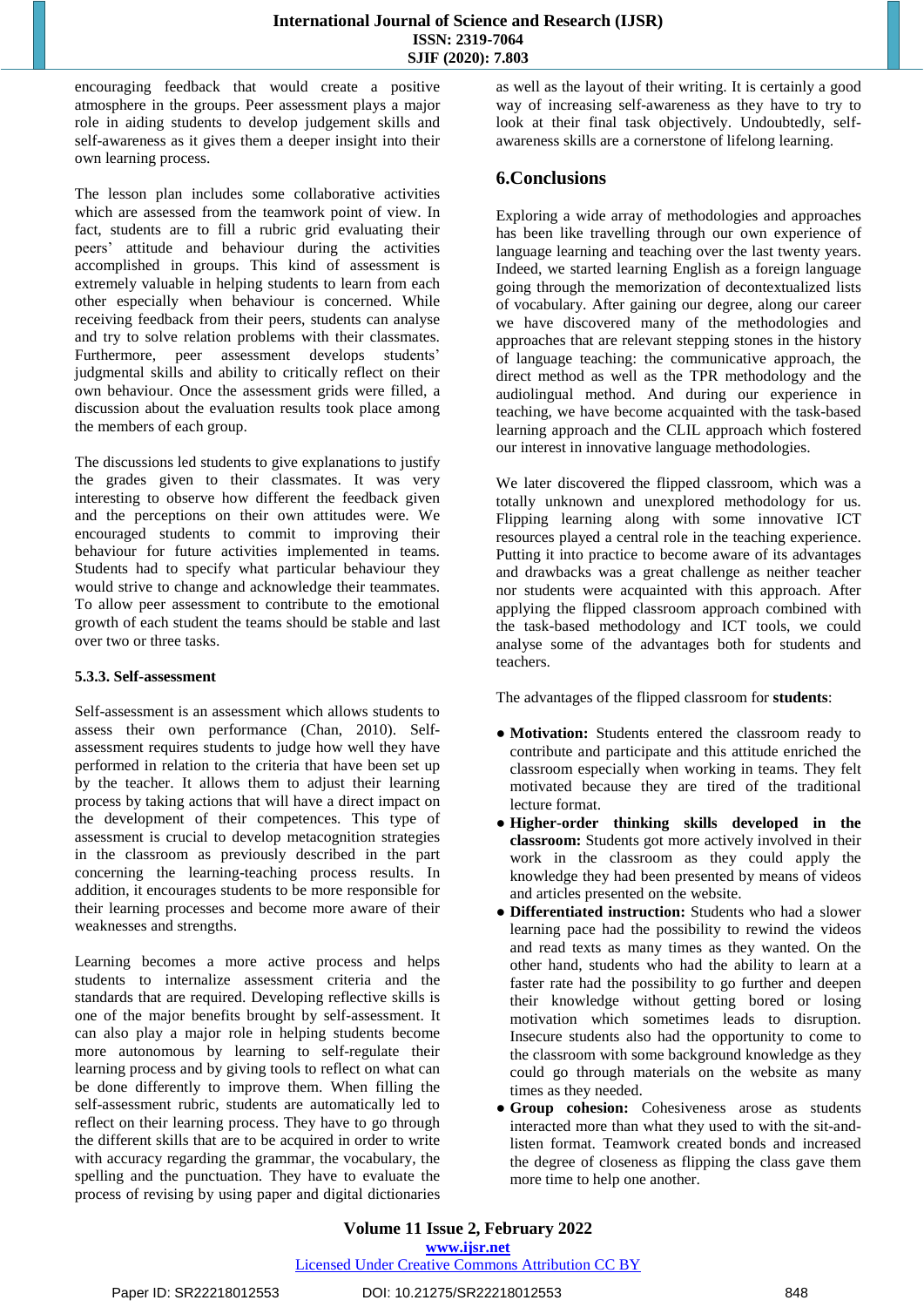The advantages of the flipped classroom for **the teacher**:

- **Individual support** was given to students who really needed help. The teacher becomes a facilitator who can work more closely with individuals or small groups.
- **Managing behaviour** became less challenging especially with the two students who tended to be very disruptive. The flipped classroom organization gives more classroom time and allows the teacher to create bonds with students, which has an extremely positive impact on their behaviour.

Flipping the classroom was an overall positive experience since it transformed tuition into a more adaptable and flexible experience for every student. It also turned out to be a perfect way of modelling as students became aware of how teachers process information and present it back through technology. Moreover, the flipped classroom promotes equal learning opportunities regardless of the students' background. As Helgenson (2015, 64) points out: "Some students go home, struggle with their work and receive no help at all, resulting in incomplete assignments. In a flipped classroom model, after viewing assigned content prior to coming to class, all students are able to receive help from their teachers". Indeed, sociocultural background plays a less crucial role as inequalities are smoothened by the fact that all the students receive help from their teacher while working on higher-order thinking skills.

However, some challenges had to be faced:

- Creating content required deep knowledge of research methods and technology tools. Considering the rapid advances in ICT and its application in education, regular training for teachers is imperative.
- Creating content that was well connected to the task carried out in class was not an easy goal to achieve.
- Schools should have an intervention for students who do not have access to the internet.
- Some students did not do their previous work at home and had to navigate the website in class. They ended up not having much time left to work on their assignments in the class and had to take them home and do it on their own without help from the teacher or their peers.

Flipping the classroom helps the teacher hold students accountable for their action. Indeed, while students are working on completing high-order thinking skills tasks, some students need to watch the videos and read the texts which they were asked to do at home. Therefore, they will have to complete their task on their own with no help from their peers and the teacher. Consequently, students become more responsible for their actions and try to avoid repeating the same situation.

Rethinking and redesigning our classes to meet the needs of every single student should be one of the main goals of professional educators. Young adult students in an ESP environment are messengers that are sent into a future we do not know and might not see. It is our role to prepare students to face unknown challenges, to process information effectively and to provide them with skills that will allow them to be flexible and adaptable. Learning is a lifelong journey and the most valuable gift we can offer our students is turning our lessons into an inspiring environment where collaboration, curiosity and imagination are constantly present.

# **References**

- [1] CEFR-QualityMatrix European Centre for Modern Languages of the Council of Europe[.https://www.ecml.at/ECML-](https://www.ecml.at/ECML-Programme/Programme2016-)[Programme/Programme2016-](https://www.ecml.at/ECML-Programme/Programme2016-) [2019/QualityassuranceandimplementationoftheCEFR/](https://www.ecml.at/ECML-Programme/Programme2016-) TutorialChan, C.2010. *Assessment: Self and Peer* Assessment resources[at]HKU, University of Hong Kong. Retrieved from [https://ar.cetl.hku.hk/self\\_peer.htm](https://ar.cetl.hku.hk/self_peer.htm)
- [2] Council of Europe.2020.com*mon European Framework of Reference for Languages: learning, teaching, assessment.* Strasbourg: Council of Europe.
- [3] https://rm.coe.int/common-european-framework-ofreference-for-languages-learningteaching/16809ea0d4 Crystal, D.2003. English as a Global Language (Second edition). Cambridge: Cambridge University Press. European Centre for Modern Languages of the Council of Europe. *CEFR-QualiMatrix: a quality assurance matrix for CEFR use. [https://www.ecml.at/ECML-](https://www.ecml.at/ECML-Programme/Programme2016-)[Programme/Programme2016-](https://www.ecml.at/ECML-Programme/Programme2016-) [2019/QualityassuranceandimplementationoftheCEFR](https://www.ecml.at/ECML-Programme/Programme2016-) /CEFRMatrix/*
- [4] Helgenson, J.2015. Flipping the English classroom. Kappa Dela Pi Record 51 (2). Pp.64-68. Doi: <http://dx.doi.org/10.1080/00228958.2015.1023137>
- [5] Huertas, A. & Pantoja, A.2016. *Efectos de un programa educativo basado en el uso de las TIC sobre el rendimiento académico y la motivación del alumnado en la asignatura de tecnología de educación secundaria.* Educación XX1, 19 ("), 225- 229 UNED.<https://doi.org/10.5944/educxx1.16464>
- [6] Lage, M. J., Platt, G. J., & Treglia, M.2000. Inverting the classroom: A gateway to creating an inclusive learning environment. The Journal of Economic Education, 31 (1), 30-43. Retrieved from <http://www.jstor.org/stable/1183338>
- [7] Motschnig-Pitrik, R. & Holzinger, A.2002 Student-Centered Teaching meets new media: concept and case study. *Journal of Educational Technology & Society, 5, (4),* 160-172 [https://www.jstor.org/stable/10.2307/j](https://www.jstor.org/stable/10.2307/)eductechsoci.5. 4.160
- [8] Ribeiro, L., Leal, T. & Quadrado, A.2018. Gamification: a methodology to motivate engagement and participation in a higher education environment. *International Journal of Education and Research*, *6* (4), 58-101. Sangrà, A. & González-Sanmamed, M.2010. The role of information and communication technologies in improving teaching and learning processes in primary and secondary schools*. ALT-J, 18* (3), 207-220.
- [9] Seidhofer, B.2005. English as lingua franca. Key concepts in ELT. *ELT Journal, 59* (4). Oxford University Press[. https://doi.org/10.1093/elt/cci064](https://doi.org/10.1093/elt/cci064)

## **Volume 11 Issue 2, February 2022 www.ijsr.net**